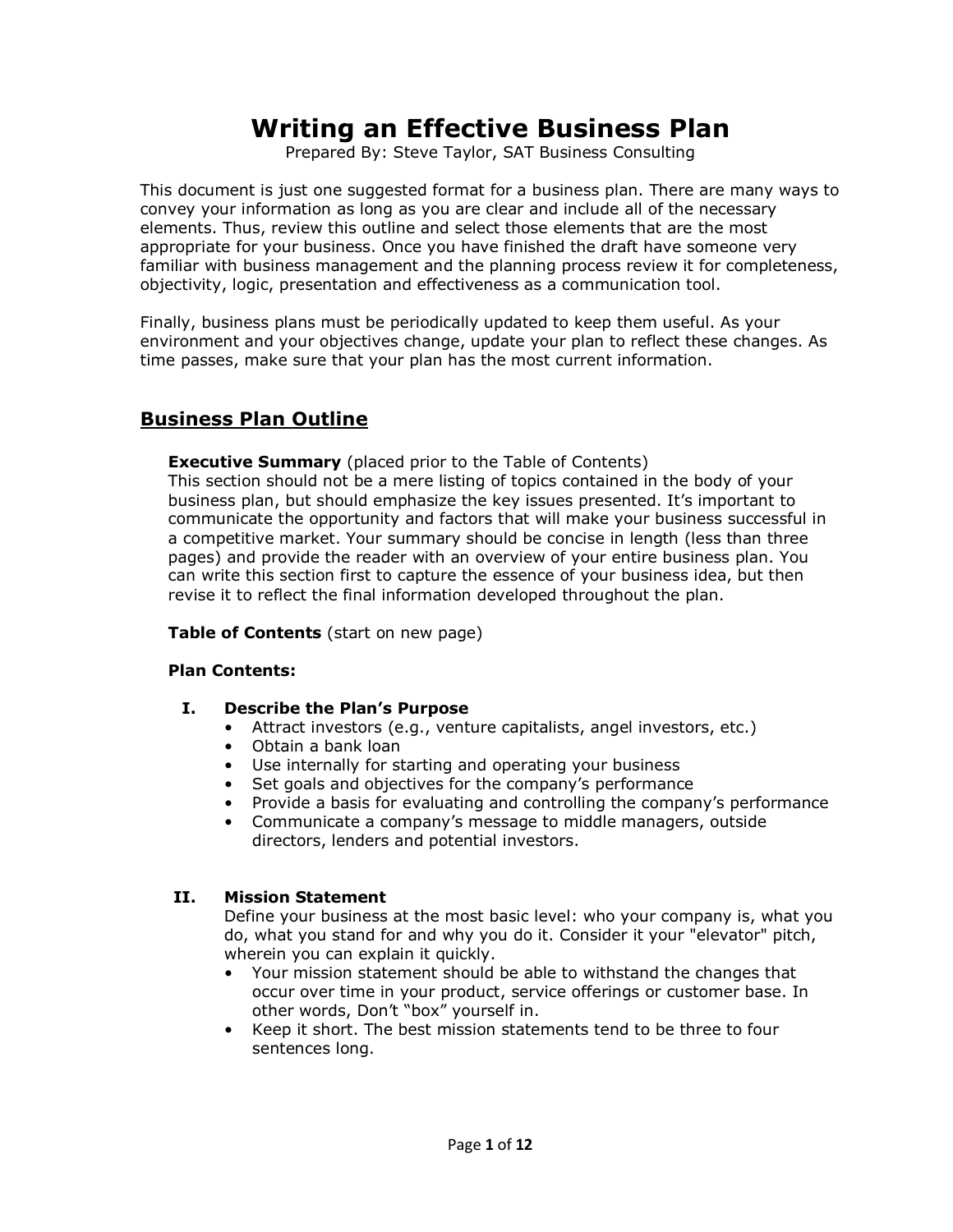# **III. Market Analysis**

This section should reflect your knowledge of your industry and present highlights and analysis of your market research. Clearly explain the opportunity, the market need for your product or service, that you understand this need, and can meet it and be profitable. Detailed market research studies should be presented as appendices to your plan.

- A. Industry Description and Outlook
	- What is unique about the opportunity?
	- Key success factors (product line, management & financial strength, distribution, costs, product performance, image, technological). What determines profitability?
	- Size (historical, current, 5-years out, 10-years out), trends, growth potential, attractiveness, product life cycles, barriers to entry.
	- Industry structure (current and potential competitors, substitute products, bargaining power of suppliers and buyers), cost structure (key points where value is added to the product), distribution channels.
	- Major customer groups (e.g., government, business, consumers).
	- Assess the five competitive forces (to determine the long-run profit potential for the industry as a whole -- each acts to reduce the profit potential of the industry):
		- o The threat of new entrants
		- o The intensity of rivalry among firms
		- $\circ$  The bargaining power of buyers
		- o The bargaining power of suppliers
		- o The threat of substitute products.
	- Identify Barriers to Entry (e.g., economies of scale, product differentiation, capital requirements, switching costs (cost to customer for switching products), access to distribution channels and cost disadvantages independent of scale (proprietary products, existing supplier networks, learning curve effects).
	- Assess the competitive intensity of the industry (e.g., numerous or equally balanced competitors, slow industry growth, high fixed costs, lack of product differentiation or switching costs, lumpy capacity, diverse competitors, high strategic stakes, high exit barriers).

#### B. Customer Profile / Target Market

Distinguishing characteristics of your customers, primary target markets and market segments. Narrow your target markets to a manageable size. Efforts to penetrate target markets that are too broad are often ineffective.

- 1. Customer Profile
	- o Current // potential customers, largest customers, segments, size.
	- o Define what the customer's needs are and how needs are currently being satisfied.
	- o Define market factors that are creating the need for the customer (e.g. the need to control costs, to improve survival rates, regulatory requirements, etc.).
	- o Benefits sought, unmet needs, product attributes that are really important, objectives sought, current product satisfaction level,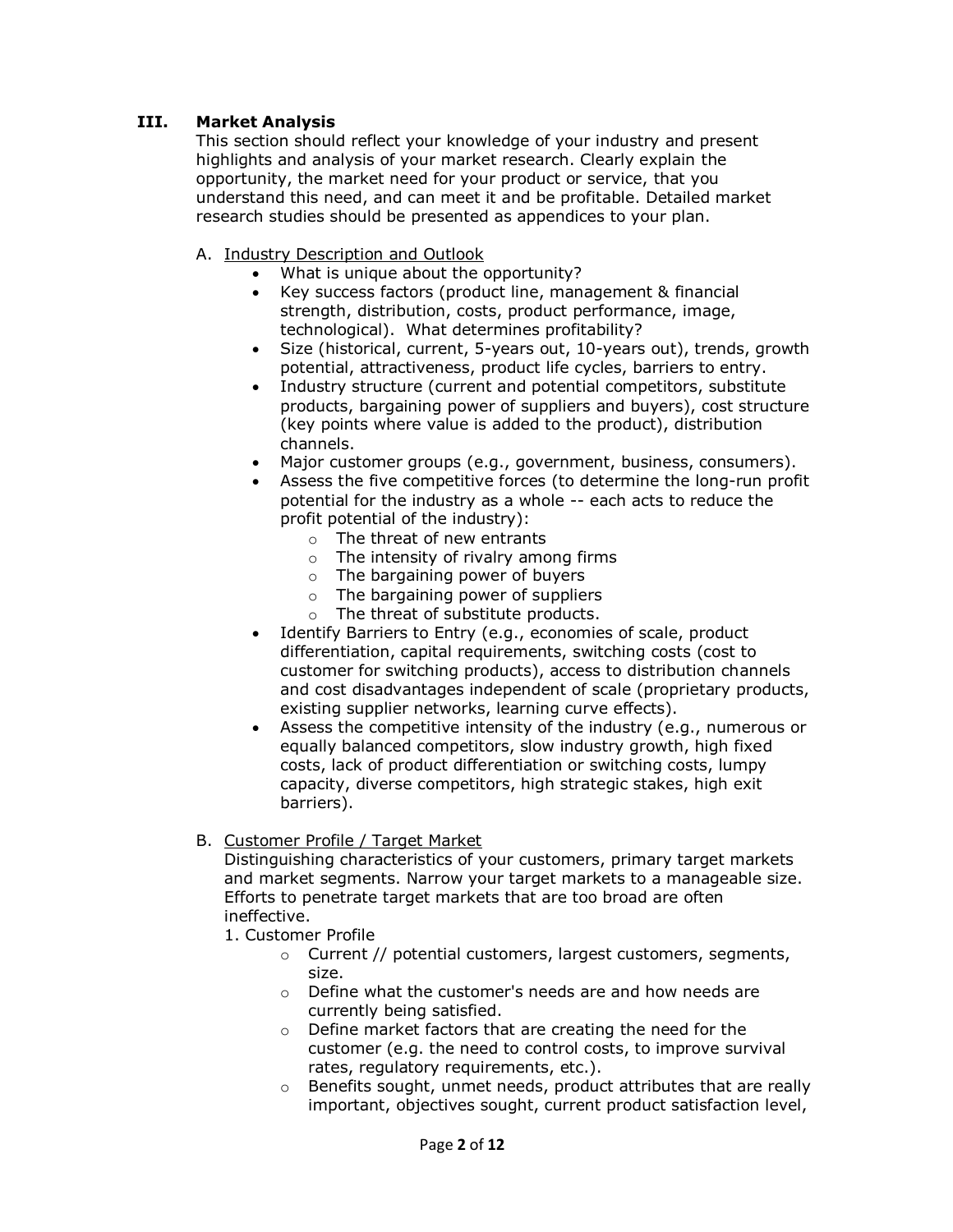problems experienced, motivations and changes in motivations occurring or likely to occur

- o Demographics (e.g., age, gender, race, income level, etc.)
- o Geographic Areas
- o Seasonal / Cyclical Trends
- $\circ$  Define the customer's buying process. Identify the participants in the procurement process (include those that can influence the process). Identify the steps in the process (contacts, regulatory approvals, budget approvals, signature approvals). Estimate the time required for each step. Establish the critical path and duration. List and rank the factors that each person in the procurement process is likely to base their decisions on.
- 2. Primary/Target Market Size
	- o Number of total prospective customers
	- o Annual purchases of products or services meeting the same or similar needs as your products or services
	- o Geographic area
	- o Anticipated market growth.
- 3. Market Penetration

Indicate the extent to which you anticipate penetrating your market and demonstrate why you feel that the level of penetration is achievable based on your market research.

- o Market share
- o Number of customers (base on estimated market share)
- o Geographic coverage
- o Rationale for market penetration estimates.
- 4. Pricing/Gross Margin Targets
	- o Price levels
	- o Gross margin levels
	- o Discount structure (volume, prompt payment, etc.).
- 5. Methods by Which Specific Members of Your Target Market Are Identified
	- o Directories
	- o Trade association publications
	- o Government documents.
- 6. Media to Communicate With Specific Members of Your Target Market
	- o Social Media / Internet
	- o Publications
	- o Direct Mail
	- o Radio/television broadcasts
	- o Networking
	- o Sources of influence/advice.
- 7. Key trends and anticipated changes within your primary target markets.
- 8. Secondary target markets and key attributes
	- o Needs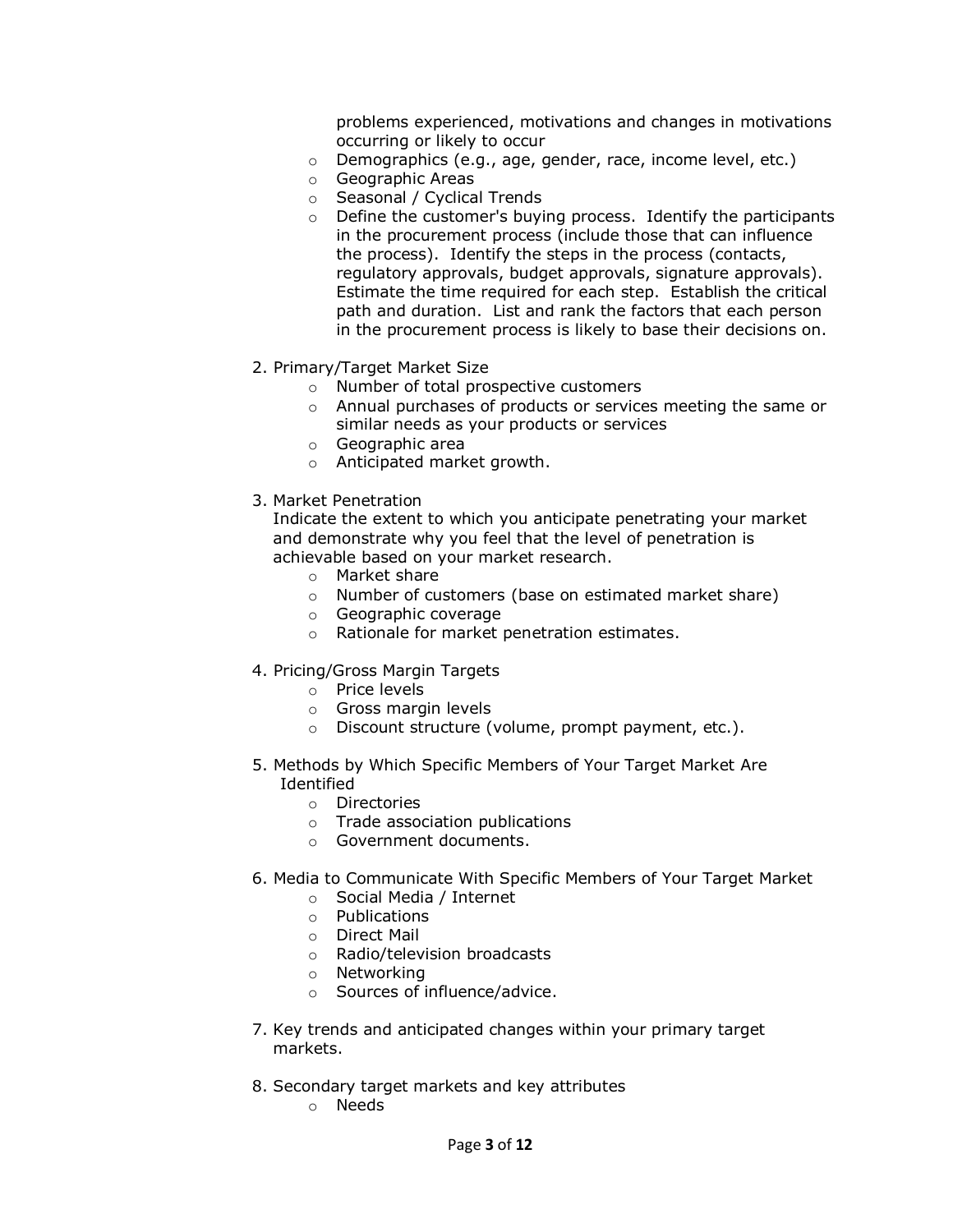- o Demographics
- o Significant future trends.
- C. Market Test Results
	- o Potential customers contacted
	- o Information/demonstrations given to potential customers
	- o Reaction of potential customers
	- o Importance of satisfaction of targeted needs
	- o Degree the product or service is shown to be a compelling purchase
	- o Test group's willingness to purchase products/services at various price levels.
- D. Lead Times (amount of time between customer order placement and product/service delivery)
	- o Initial orders
	- o Reorders
	- o Volume purchases.

#### E. Competition

- 1. Identification (by product line or service market segment)
	- o Existing
	- o Market share
	- o Potential (how long will your "window of opportunity" be open before your initial success starts new competition? Who will your new competitors likely be?)
	- o Direct
	- o Indirect.

#### 2. Strengths (competitive advantages)

- o Ability to satisfy customer needs
- o Market penetration
- o Track record and reputation
- o Resources they control
- o Staying power (financial resources)
- o Key personnel.

## 3. Weaknesses (competitive disadvantages)

- o Inability to satisfy customer needs
- o Lack of market penetration
- o Lack of track record and/or poor reputation
- o Lack of staying power (financial resources)
- o Lack of key personnel.
- 4. Importance of your target market to your competition.
	- o How will they respond to your decision to enter the business?
	- o How will you respond to your competitors' response?
- 5. Barriers to entry into the market
	- o Cost (investment)
	- o Time
	- o Technology
	- o Key personnel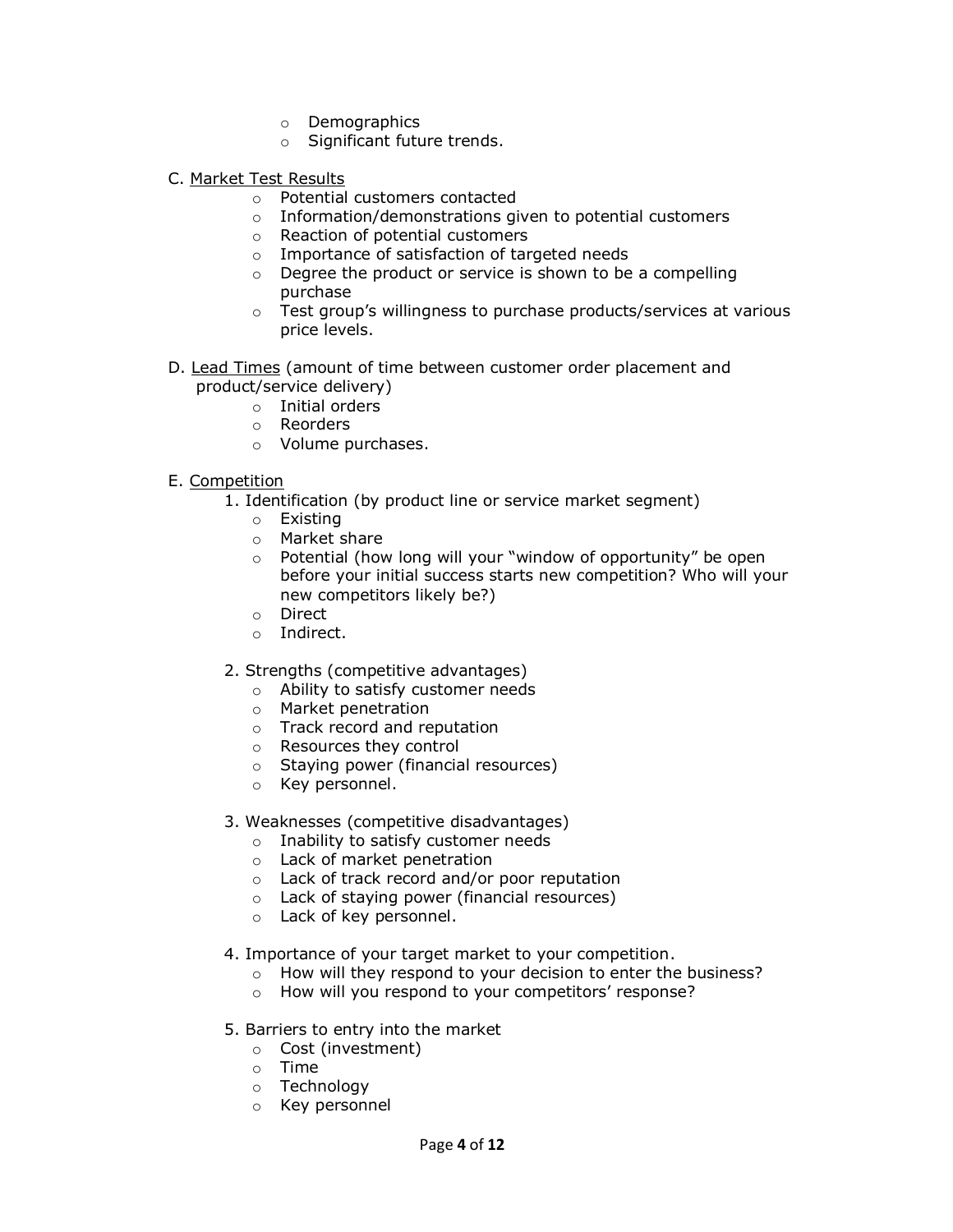- o Customer inertia (brand loyalty, existing relationships, etc.)
- o Existing patents and trademarks.
- 6. Exit Barriers
	- o Product support obligations
	- o Specialized assets
	- o Government restrictions
	- o Emotional barriers
	- o Mobility barriers.

#### F. Environment / Regulatory Restrictions

- 1. The Macroeconomic Environment
	- o The level of economic activity, inflation, exchange rates and interest rates
- 2. Current / Future Government Rules and Regulations
	- $\circ$  Tax policy and rules about raising capital for a private or public company
- 3. Current / Potential Technology
	- o Define the limits of what a business or its competitors can accomplish.

## **IV. Company Description**

Provide an overview of how all of the elements of your company will fit together without going into detail, since most of the subjects will be covered in depth elsewhere in the plan.

- A. Nature of Your Business
	- o Marketplace needs to be satisfied
	- o Method(s) of need satisfaction
	- o Individuals/organizations with the needs.
- B. Strengths (primary factors that will lead to your success)
	- o Sustainable competitive advantage (e.g., cost, differentiation, niche market)
	- o Superior customer need satisfaction
	- o Production/service delivery efficiencies
	- o Track Record / Reputation
	- o Staying Power (financial resources)
	- o Key Personnel
	- o Geographic location.

#### C. Weaknesses (competitive disadvantages)

- o Inability to satisfy customer needs
- o Lack of market penetration
- o Lack of track record and reputation
- o Lack of staying power (financial resources)
- o Lack of key personnel.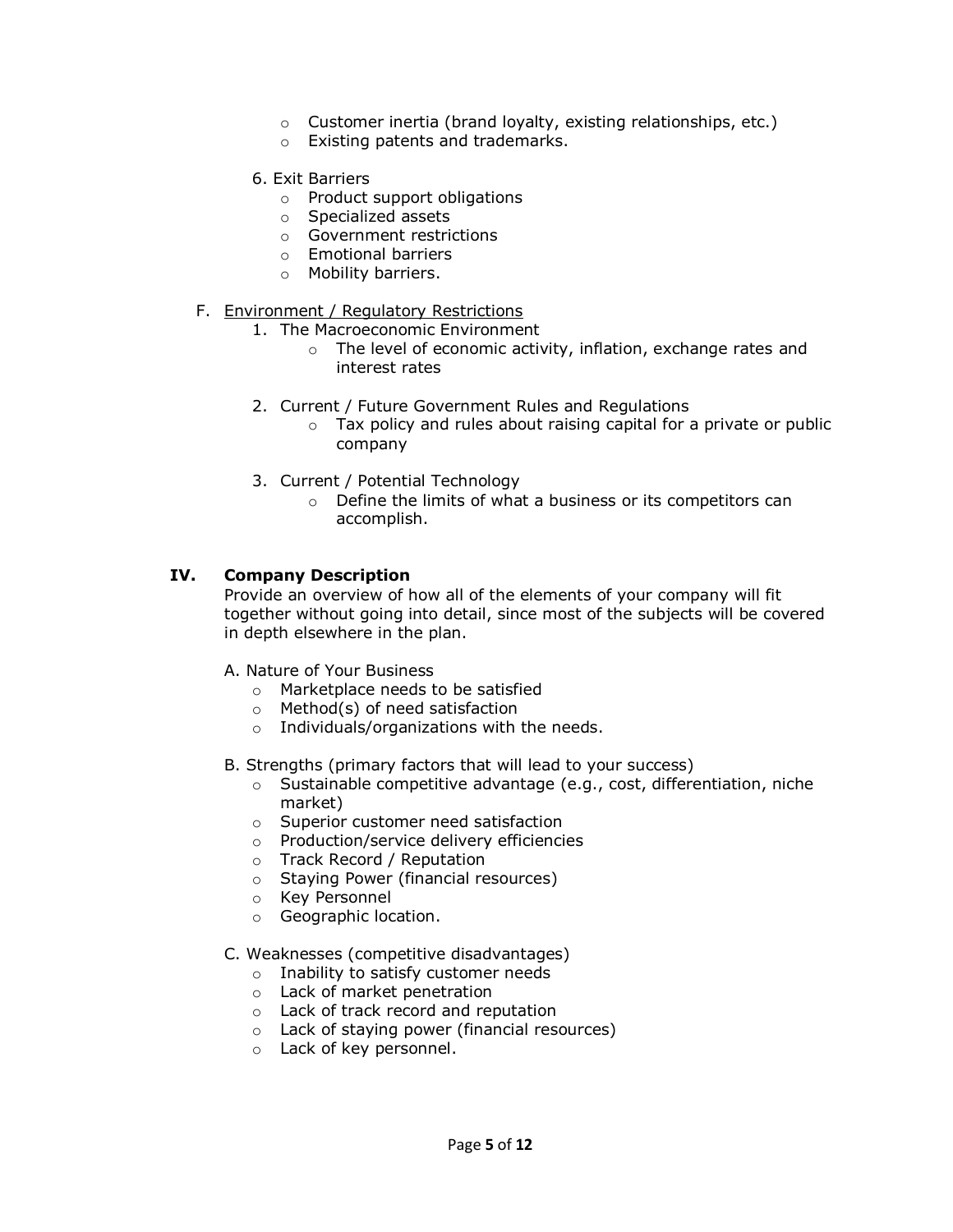## **V. Marketing and Sales Activities**

Describe both general and specific activities that will allow you to meet the sales and margin levels indicated in your prospective financial statements.

## A. Overall Marketing Strategy

- o Marketing penetration strategy
- o Growth strategy
	- **Internal**
	- **-** Acquisition
	- **Franchise**
	- Horizontal (providing similar products to different users)
	- Vertical (providing the products at different levels of the distribution chain)
- o Distribution channels (include discount/profitability levels at each stage)
	- Original equipment manufacturers
	- **Internal sales force**
	- **Distributors**
	- **Retailers**
- o Communication
	- **Social Media**
	- **•** Promotion
	- **Advertising**
	- **•** Public relations
	- **Personal selling**
	- **Printed materials (catalogues, brochures, etc.).**

## B. Sales Costs / Strategies

- o Sales Costs
	- Average dollar size per sale
	- Cost to acquire a customer
	- Cost to support a customer
	- Cost to retain a customer
- o Sales force
	- Internal vs. independent representatives (advantages and disadvantages of your strategy)
	- **Size**
	- **Recruitment and training**
	- **•** Compensation
- o Sales activities
	- **Identifying prospects**
	- **Prioritize prospects**
	- **Number of sales calls made per period**
	- Average number of sales calls per sale
	- Time needed to acquire a customer
	- **Time required before a customer pays.**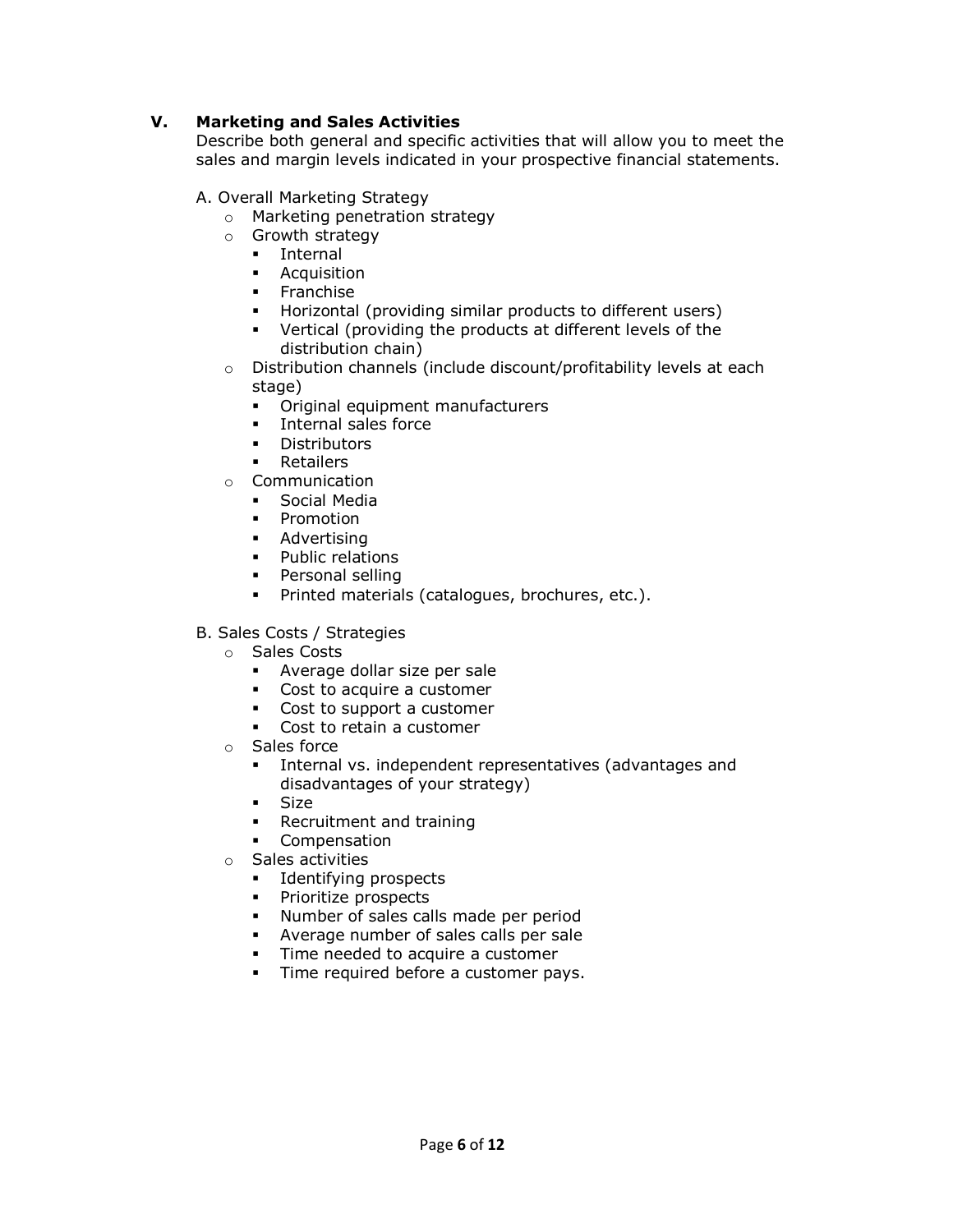# **VI. Products and Services**

Special attention should be paid to the readers of your business plan as you develop this section. Providing too much detail will have a negative impact on most external users of the plan.

A. Detailed Product/Service Description (from the user's perspective)

- o Specific / unique benefits of product/service
- o Ability to meet needs
- o List the product/service features that differentiate the product/service from existing ones and list the customer benefits associated with each feature. What would customers pay extra for?
- $\circ$  Note substitute product/service and key discriminating factors. How does the customer view the product/service in relation to other available choices?
- o Estimate sensitivity of demand to price
- o Competitive advantages
- $\circ$  Current stage of concept (idea, prototype, small production runs, etc.).
- B. Product/Service Positioning (identify primary strategy)
	- $\circ$  Differentiation (e.g., performance, brand loyalty, name recognition)
	- o Low Cost
	- o Focused Market (niche).
- C. Product Life Cycle
	- $\circ$  Description of the product/service's current position within its life cycle
	- o Factors that might change the anticipated life cycle.
- D. Copyrights, Patents and Trade Secrets
	- o Existing or pending copyrights or patents
	- o Anticipated copyright and patent filings
	- o Key aspects of your product / service that cannot be patented or copyrighted
	- o Existing legal agreements with owners and employees
		- **Nondisclosure agreements**
		- Non-compete agreements.
- E. Research and Development Activities
	- o Activities in process
	- o Future activities (include milestones)
	- o Anticipated results of future research and development activities
		- **New products or services**
		- New generations of existing products or services
		- **•** Complementary products or services
		- **Replacement products or services**
	- o Research and development activities of others in your industry
		- **•** Direct competitors
		- **Indirect competitors**
		- **Suppliers**
		- **Customers.**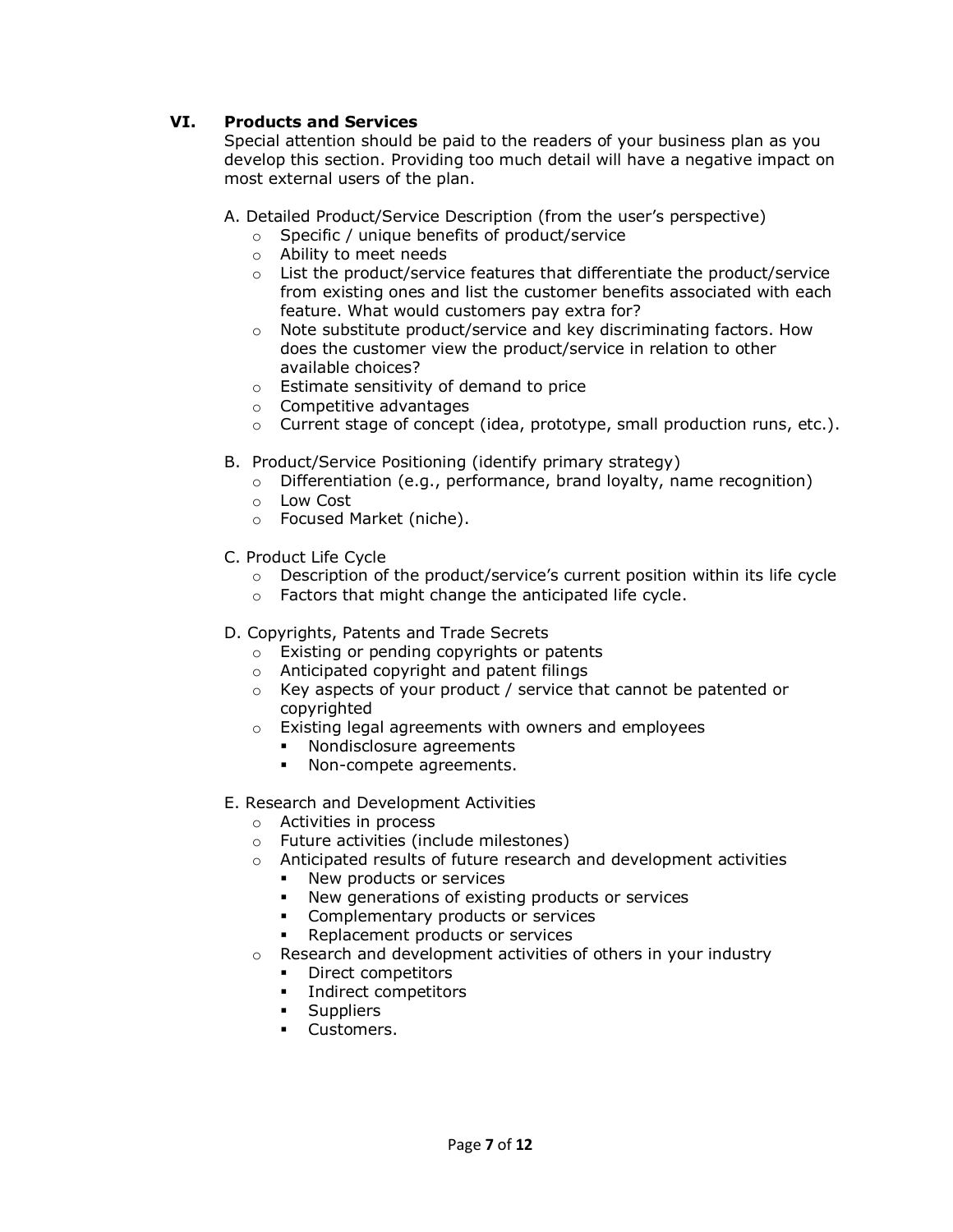# **VII. Operations**

Be certain that the level of detail included in the plan fits the specific needs of the plan's readers. In some cases, a simple paragraph or two may be sufficient.

A. Production and Service Delivery Procedures

- o Internal (make)
- o External (buy)
- o Materiel Processes (procurement, inspection, storage, control, packaging and shipping)
- o When does the business have to buy resources, such as supplies, raw materials and people? When does the business have to pay for them?
- o Capital equipment required to support a dollar of sales
- o Cost to produce the product or service.
- B. Production and Service Delivery Capability
	- o Internal (make)
	- o External (buy)
	- o Anticipated increases in capacity
		- **Investment**
		- **New cost factors**
		- Timing
	- o Cost to deliver the product or service.
- C. Facility / Office Requirements
	- o Location
	- o Size
	- o Required features / functions.

#### D. Operating Competitive Advantages

- o Techniques
- o Experience
- o Economies of scale
- o Lower direct costs.
- E. Suppliers
	- o Identification of the suppliers of critical elements of production
		- **Primary**
		- **Secondary**
	- o Lead-time requirements
	- o Evaluation of risks of critical element shortages
	- o Description of the existing and anticipated contractual relationships with suppliers.
- F. Manpower Requirements
	- $\circ$  List required personnel by skill / function (e.g. management, marketing, sales, engineering, finance, accounting, legal, manufacturing, service, etc.).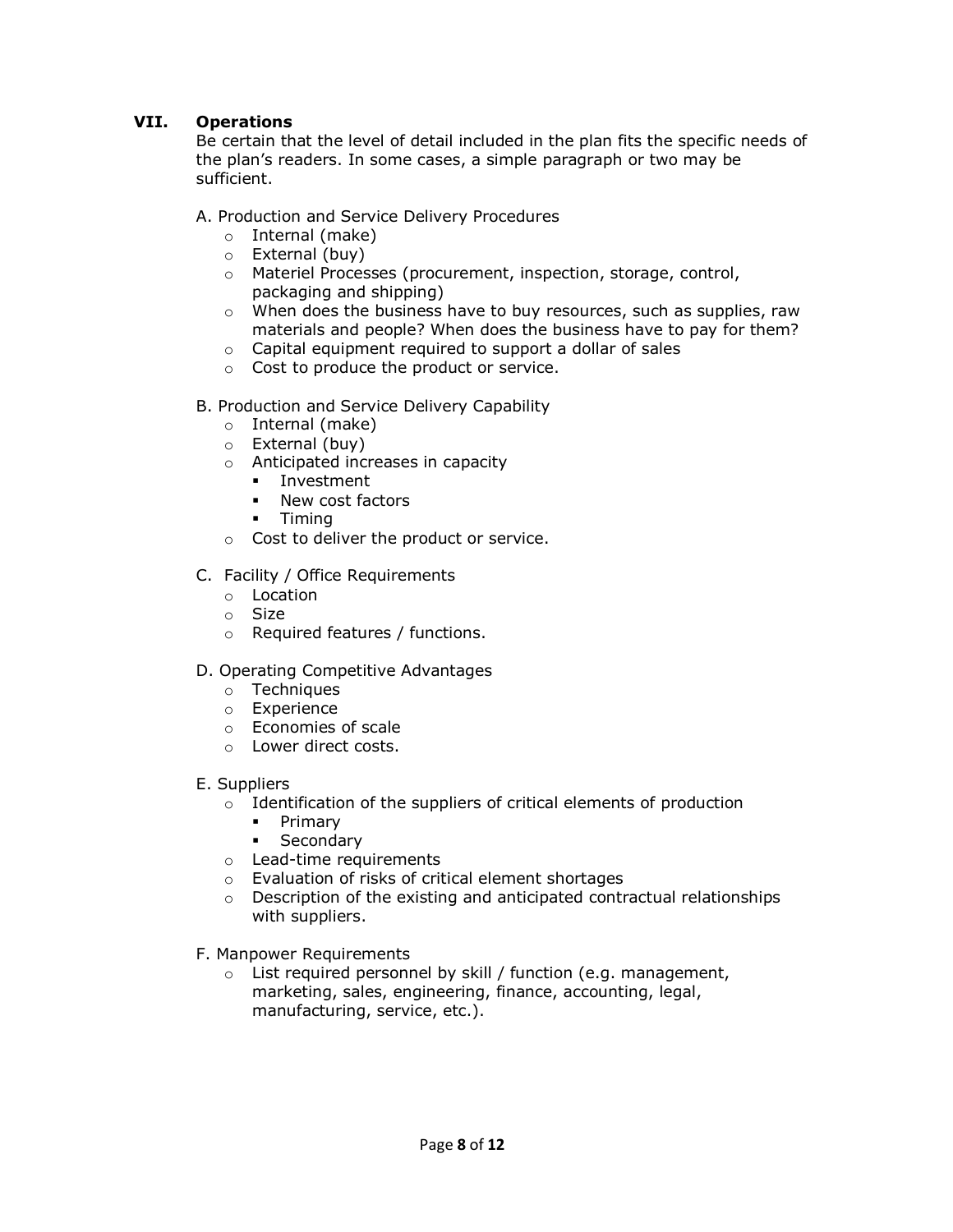# **VIII. Management and Ownership**

If you are going to use your plan to attract investors, this section must emphasize your management's talents and skills, and indicate what distinctive capability they posses that cannot easily be replicated by your competition. To be successful, your team needs to include individuals that have industry experience as well as business management skills. Your plan should answer: your team member's experience, who they know, if they're known, whether they've worked together before, etc. Also, describe each team member's knowledge of the new venture's product or service, its production processes, the market, its competitors, and customers. If you need to hire key players, then discuss.

- A. Management Staff Structure
	- o Management staff organization chart
	- o Narrative description of the chart.
- B. Key Managers (complete resumes should be presented in an appendix to the business plan)
	- o Name
	- o Position
	- o Brief position description, including primary duties
	- o Primary responsibilities and authority
	- o Unique skills and experiences that add to your company's distinctive competencies
	- $\circ$  Compensation basis and levels (be sure they are reasonable—not too high and not too low).
- C. Planned Additions to the Current Management Team (include the same as above).
- D. Legal Structure of the Business
	- o Corporation
		- C corporation<br>S corporation
		- S corporation
		- **LLC**
		- Non-Profit
	- o Partnership
		- General
		- **-** Limited
	- o Proprietorship.

#### E. Owners

- o Names
- o Percentage ownership
- o Extent of involvement with the company
- o Form of ownership
	- **Common stock**
	- **Preferred stock**
	- General partner
	- **EXECUTE:** Limited partner
- o Outstanding equity equivalents
	- **•** Options
	- Warrants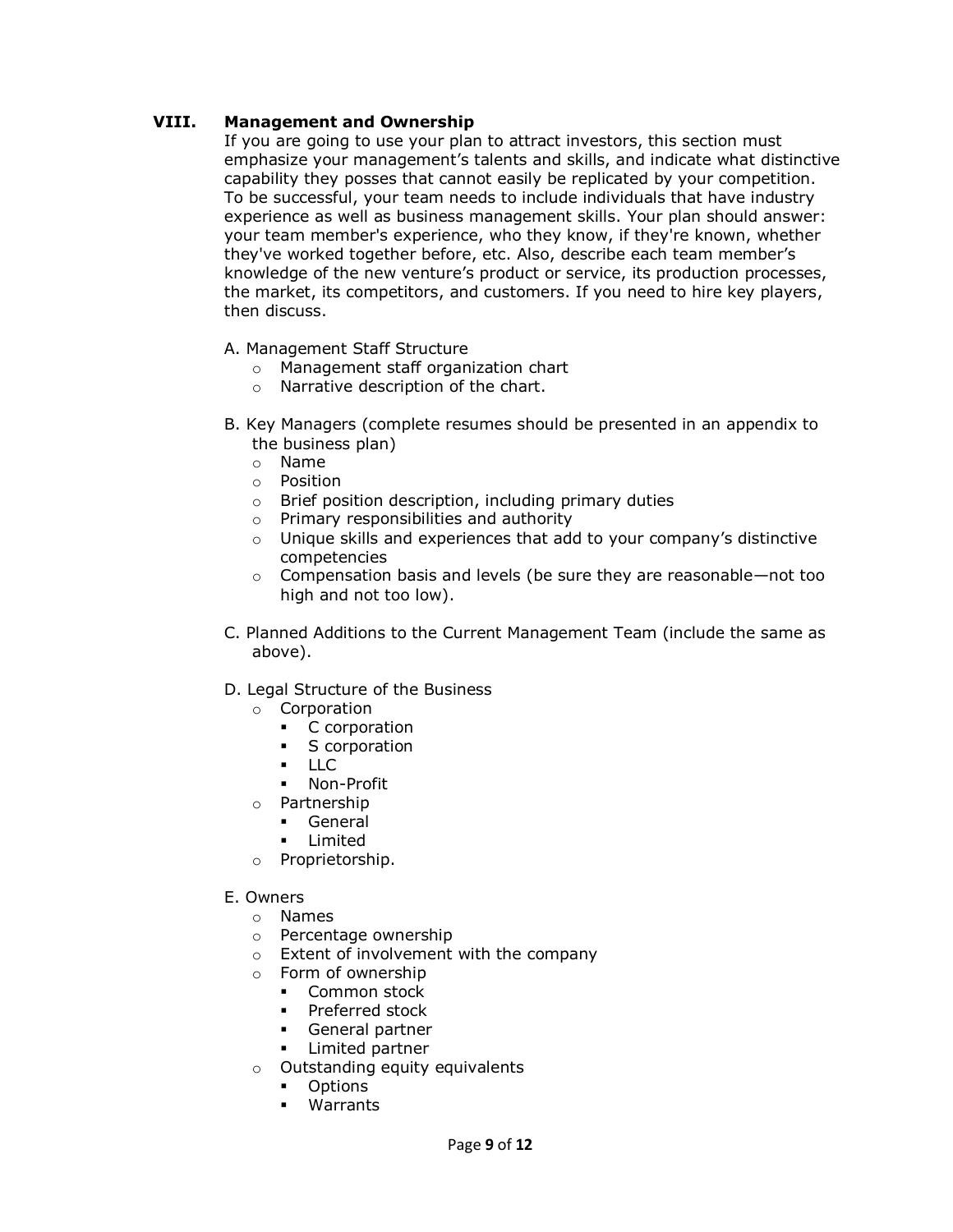- **-** Convertible debt
- o Common Stock
	- **Authorized**
	- **Issued.**

F. Board of Directors

- o Names
- o Position on board
- o Extent of involvement with the company
- o Background
- o Contribution to the company's success
	- **-** Historically
	- **In the future.**

# **IX. Required Funding and Use**

Any new or additional funding reflected in your prospective financial statements should be discussed here. Make sure that you disclose any other funding, investors or grants that you currently have along with the amount and form of capital that you are seeking.

A. Current Funding Requirements

- o Amount (e.g., startup, operating, etc.)
- o Timing
- o Type
	- **Equity**
	- Debt
	- Mezzanine
- o Terms

## B. Funding Requirements over the Next Five Years

- o Amount
- o Timing
- o Type
	- **Equity**
	- Debt
	- Mezzanine
- o Terms.
- C. Use of Funds
	- o Capital expenditures
	- o Working capital
	- o Debt retirement
	- o Acquisitions.
- D. Long-Range Financial Strategies (liquidating investors' positions)
	- o Going public
	- o Leveraged buyout
	- o Acquisition by another company
	- o Debt service levels and timing
	- o Liquidation of the venture.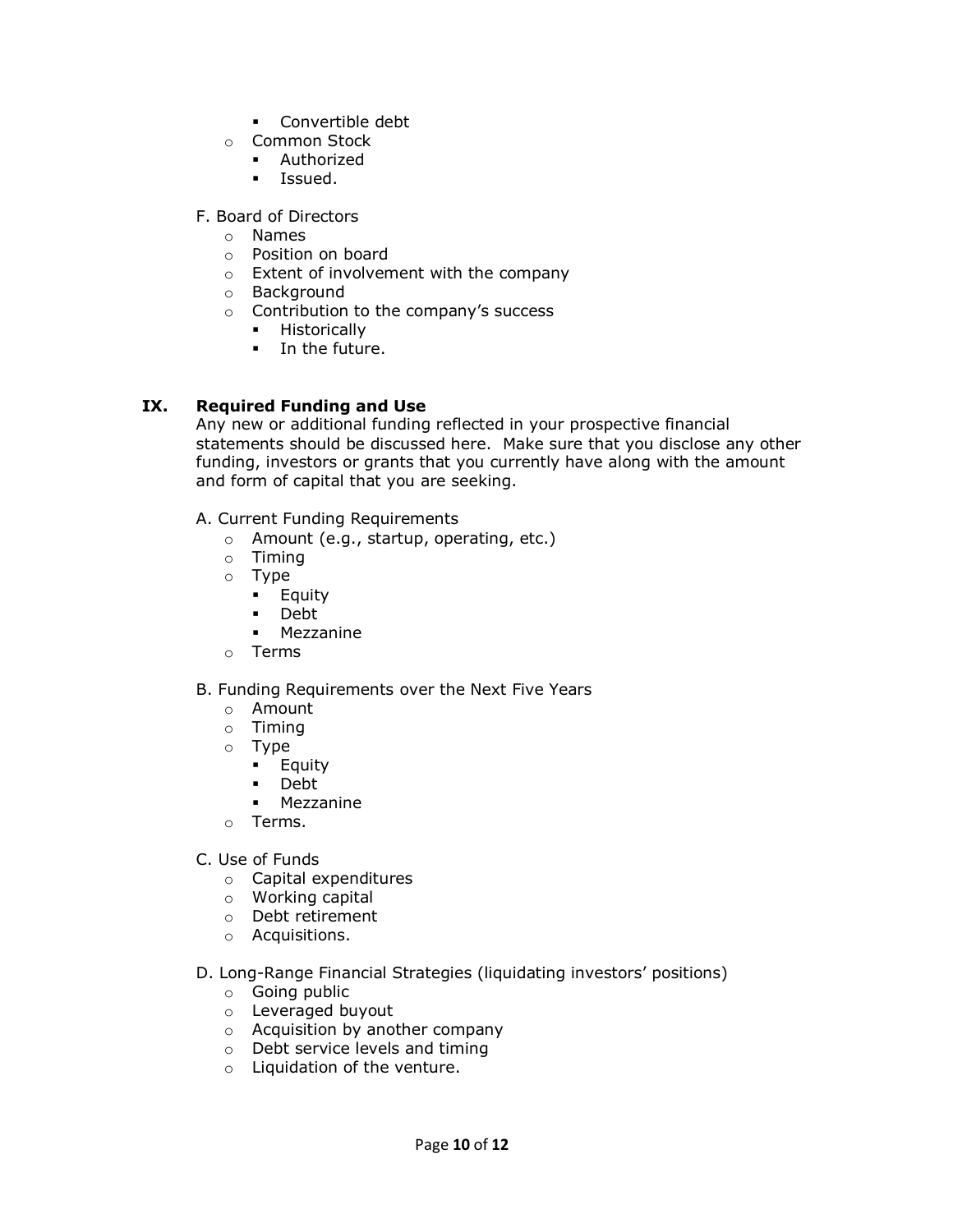# **X. Financial Data**

Contains the financial representation of all the information presented in the other sections. Various prospective scenarios can be included. Make sure that you keep detailed notes on the assumptions you make in your financial information.

A. Historical Financial Data (past three to five years, if applicable)

- o Annual statements
	- Income
	- **Balance sheet**
	- Cash flows
- o Level of CPA involvement (and name of firm)
	- Audit
	- **-** Review
	- **•** Compilation.
- B. Prospective Financial Data (next three to five years)
	- o Next year (by month or quarter)
		- **Income**
		- **Balance sheet**
		- Cash flows
		- Capital expenditure budget
	- o Final two to four years (by quarter or year)
		- $Income$ 
			- **Balance sheet**
			- Cash flows
		- Capital expenditure budget
	- o Summary of significant assumptions
	- o Type of prospective financial data
		- **Forecast (management's best estimate)**
		- **•** Projection ("what-if" scenarios)
	- o Level of CPA involvement
		- **-** Assembly
		- **Agreed-upon procedures**
		- **Review**
		- **Examination.**
- C. Analysis
	- o Historical financial statements
		- Ratio analysis (NPV, IRR, etc.)
		- **Trend analysis with graphic presentation**
	- o Prospective financial statements
		- Ratio analysis (NPV, IRR, etc.)
		- **Trend analysis with graphic presentation**
	- o Risk Assessment (technical risks and mitigation, business risks and mitigation, net assessment).

## **XI. Implementation Plan**

Define future actions required, supported by charts, schedules, milestones, etc.